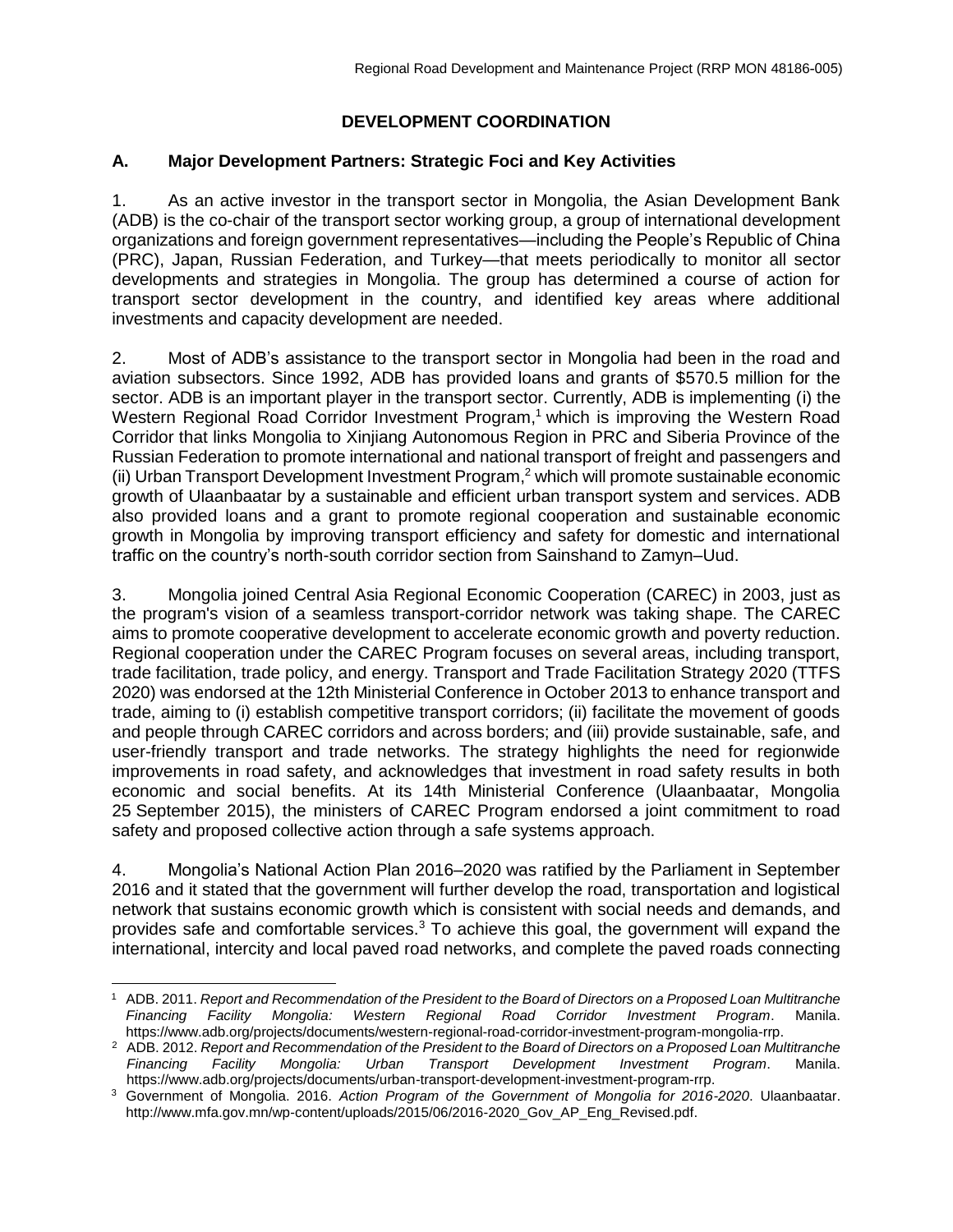every *aimag* centers with the capital city, and continue the construction of the horizontal axis of the Millennium Road. The government will also undertake measures to improve the road maintenance, by improving its quality and gradual increase of financing resources (Table 1).

| <b>Table 1: Road Maintenance Budget</b> |      |               |                                                           |  |  |
|-----------------------------------------|------|---------------|-----------------------------------------------------------|--|--|
| <b>Approved Budget</b>                  |      |               |                                                           |  |  |
| No.                                     | Year | (MNT billion) | <b>Remarks</b>                                            |  |  |
|                                         | 2014 | 22.6          |                                                           |  |  |
|                                         | 2015 | 18            |                                                           |  |  |
| 3                                       | 2016 | $8 + 12$      | The amendment to the State Budget allocated MNT12 billion |  |  |
|                                         |      |               | to road maintenance in September 2016.                    |  |  |
|                                         | 2017 | 10            | Actual required budget is MNT55 billion.                  |  |  |

Notes: The figures in this table are only for the state budget. The road maintenance budget has been declining. In 2017, compared to the actual required budget, it only covers about 18%. This budget is barely sufficient for only routine maintenance and limited repairs.

Sources: Ministry of Road and Transport Development.

5. International development partners are active in the transport sector in Mongolia, although most of the assistance has been, and continues to be, in the road subsector (Table 2).

| <b>Development</b> |                                                                    |                   | <b>Amount</b> |
|--------------------|--------------------------------------------------------------------|-------------------|---------------|
| <b>Partner</b>     | <b>Project Name</b>                                                | <b>Duration</b>   | (\$ million)  |
| <b>Transport</b>   |                                                                    |                   |               |
| <b>ADB</b>         | <b>Road Development Project</b>                                    | 1995-2000         | 25.0          |
|                    | Chinggis Khaan International Airport Infrastructure Upgrading      |                   |               |
|                    | Project                                                            | 1993-1999         | 36.0          |
|                    | Regional Road Development Project                                  | 2005-2014         | 67.6          |
|                    | Western Regional Road Corridor Investment Program                  | 2011-present      | 170.0         |
|                    | Regional Logistics Development Project                             | 2011-present      | 45.0          |
| <b>EBRD</b>        | Development of a Master Plan for the Aviation Subsector and        |                   |               |
|                    | Management of Mongolian Airlines                                   | 2002              | 1.6           |
| <b>JICA</b>        | Road and Bridge Construction and Improvement Project               |                   |               |
|                    | in Ulaanbaatar                                                     |                   | 25.0          |
|                    | Railway Rehabilitation and Intermodal Facility Development Project |                   | $\cdots$      |
|                    | in Choibalsan and Zamyn-Uud                                        |                   |               |
|                    | Road Design in Eastern Mongolia                                    | 2001-2002         | $\cdots$      |
|                    | Transshipment Facility Development Project at the Zamyn-Uud        | 2009-2010         | 21.3          |
|                    | New Ulaanbaatar International Airport                              | 2015-present      | 270.0         |
| <b>KfW</b>         | Regional Transport Infrastructure Development Project              |                   | 7.7           |
| <b>Kuwait Fund</b> | Erdenet-Bulgan-Unt-Tarialan Road Construction Project              | 2003-2012         | 40.8          |
|                    | Darkhan-Erdenet Road Construction Project                          | 1996-1998         | 18.7          |
| <b>MCC</b>         | Choyr-Sainshand 176.4 km Road Construction Project                 |                   |               |
| Sida               | Human Resources Development                                        | 2007              | 2.0           |
| <b>World Bank</b>  | Major East-West Highway Corridor Development Project               | 2011              |               |
|                    | Limited Assistance to Upgrade Gravel Roads                         | 2011              | .             |
|                    | Financing for Road Master Plan                                     | 2011              | .             |
| China Exim Bank    | Ulaanbaatar to New International Airport of Ulaanbaatar            |                   |               |
|                    | highway construction                                               | 2016-2017         | $\cdots$      |
|                    | Regional Road Development Project                                  | 2009 <sup>a</sup> | 3.20          |
|                    | 3 Bridges Construction Project in Ulaanbaatar                      | 2017              |               |
|                    | Ulaanbaatar–Nalaikh Road Improvement Project                       | 2017              | $\cdots$      |

#### **Table 2: Major Development Partners**

Note: Excludes technical assistance projects.

 $\ldots$  = no data was available. ADB = Asian Development Bank, EBRD = European Bank for Reconstruction and Development, EDCF = Economic Development Cooperation Fund, JICA = Japan International Cooperation Agency, MCC = Millennium Challenge Corporation, Sida = Swedish International Development Cooperation Agency. <sup>a</sup> Only 3.3 km completed in 2009.

Sources: Ministry of Road and Transport Development and development partners.